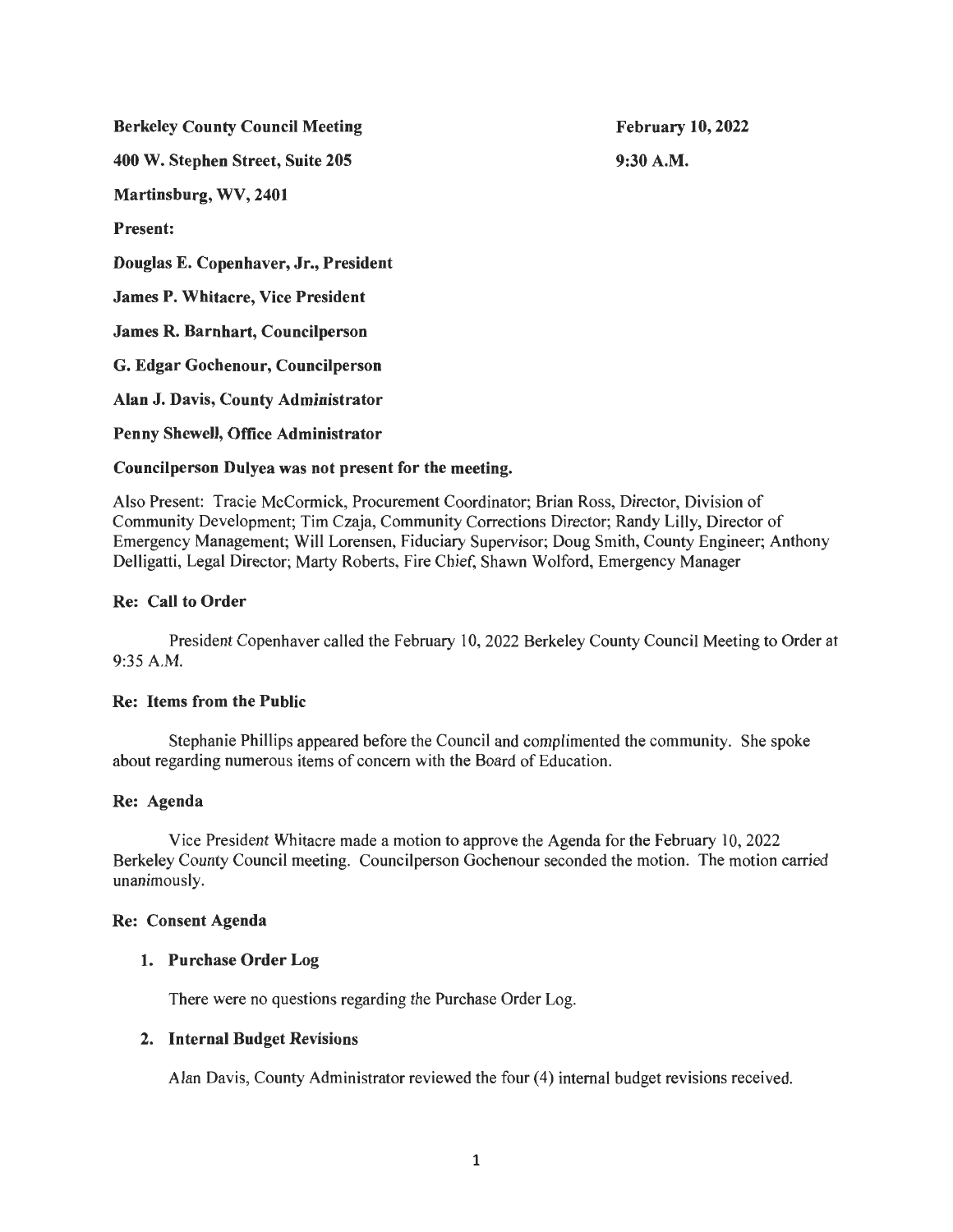Councilperson Barnhart made a motion to approve the four (4) internal budget revisions as verbally presented. Vice President Whitacre seconded the motion. The motion carried unanimously.

## **3. Changes in Status**

President Copenhaver stated that a new hire recommendation was received from Tim Czaja, Community Corrections Director for Jonathan Rudy as a QRT Peer Recovery Coach effective February 14, 2022 with an annual salary of \$37,509.

President Copenhaver stated that a new hire recommendation was received from Mr. Czaja for Amanda Walker as a Drug Screening Tech effective February 14, 2022 with an annual salary of \$34,619.

President Copenhaver stated that a new hire recommendation was received from Mr. Czaja for Jeannie Blaylock as a Drug Screening Tech effective February 28, 2022 with an annual salary of \$34,619.

President Copenhaver stated that a new hire recommendation was received from Mr. Czaja for Rebecca Bingaman as a QRT Peer Recover Coach effective February 14, 2022 with an annual salary of \$37,509.

President Copenhaver stated that a request was received from Mr. Czaja to remove Tammy Hawvermale from payroll.

President Copenhaver stated that a letter of resignation was received from the DRC from Craig Ammons effective February 2, 2022.

President Copenhaver stated that a new hire recommendation was received from the Honorable Sheriff Nathan Harmon for Bryant Snapp as a Deputy effective March 1, 2022 with an annual salary of \$54,495.

President Copenhaver stated that a change in status was received from the Honorable Larry Hess, Assessor for Steven Sprenkle to receive a one-time payment of \$1 ,908.80 for taking on additional duties from May 15, 2021 to November 15, 2021.

#### **4. Approval of Minutes**

The minutes could not be approved due to not having a quorum with Councilperson Dulyea not being present.

#### **5. Council Calendars**

President Copenhaver reviewed the Council calendar for the month of February.

Alan Davis, County Administrator stated that the Council could not go *Sine Die* for the Board of Review & Equalization before February 15<sup>th</sup> and would like to schedule a budget workshop on the afternoon of the February  $15<sup>th</sup>$  for revenue projections and February  $17<sup>th</sup>$  for expenditures and the schedule to meet with the Elected Officials and Department Heads on February 24<sup>th</sup>.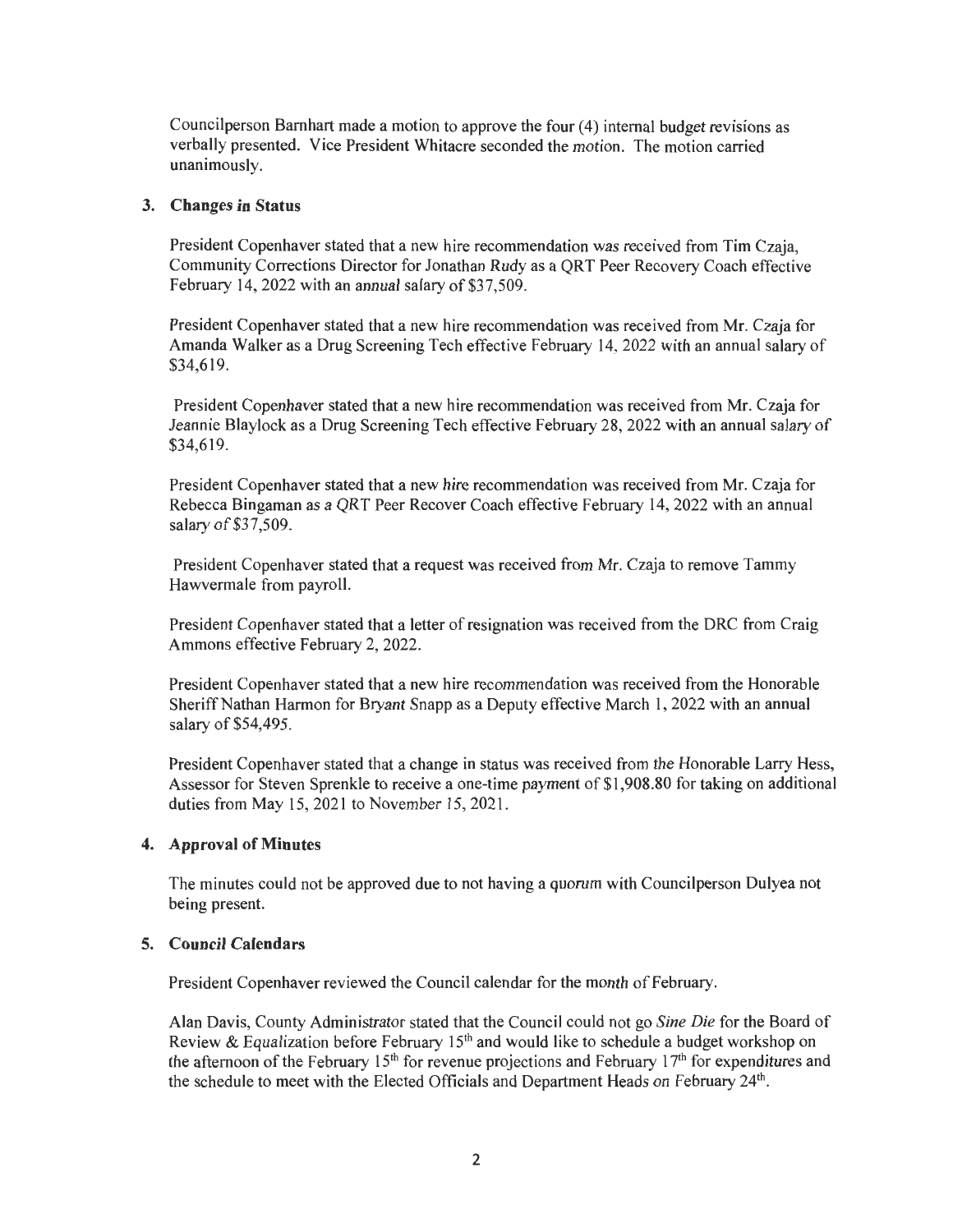### 6. Board and Commission Calendars

President Copenhaver reviewed the Board and Commission calendar for the month of February.

Councilperson Gochenour stated that the Public Service Sewer District and Stormwater Management Board meetings were scheduled for February  $22<sup>nd</sup>$ .

- 7. Bond Release- Wendy's Hammond's Mill Road, BCP File #2105-094 tied to BCP #R009319 & 2109-329, Bond #09319200-Engineering Department
- 8. Bond Reduction Bridle Creek, Phase 6, Section 2, Lots 448-459 & 464-471, BCP File #2201-010 tied to BCP #058-18, Bond #100507474-Engineering Department
- 9. Bond Reduction Bridle Creek, Phase 1, BCP File #2108-310 tied to BCP #076-04, Bond #8927 - Engineering Department
- 10. Bond Reduction Bridle Creek, Phase 5, Section 3, Lots 289-304 & 349-372, BCP File #2102-061 tied to #021-13, Bond #100475612 - Engineering Department
- 11. Bond Reduction -Bridle Creek, Phase 4, Section 5, Lots 211-214, 222-229, 256-260 & 269-272, BCP File #2108-311 tied to BCP File #027-08 - Engineering Department
- 12. Bond Reduction -Bridle Creek, Phase 4, Section 4, Lots 23-0241 & 246-255, BCP File #027-08 - Engineering Department
- 13. Bond Reduction Bridle Creek, Phase 4, Section 3, Lots 242-246, 261-264, 266-268 & 283-264, BCP File #2108-311 tied to BCP #027-08 - Engineering Department
- 14. Bond Reduction Bridle Creek, Phase 4, Section 2, Lots 208-210 & 273-275, File #2108-311 tied to BCP #027-08 - Engineering Department
- 15. Bond Reduction Bridle Creek, Phase 4, Section 1, Lots 204-207, 276-282, BCP File #2108-311 tied to BCP #027-08 -Engineering Department
- 16. Bond Reduction Bridle Creek, Phase 5, Section 2, Lots 305-348 & 393-406, BCP File #2201-008 tied to BCP #2008-186 & #021-13, Bond #100550921 Engineering Department

## 17. Order - Open Fund "245" United Bank for Health Department Building Fund

#### Re: Consent Agenda Approval

Councilperson Gochenour made a motion to approve the Consent Agenda for the February 10, 2022 Berkeley County Council meeting. Vice President Whitacre seconded the motion. The motion carried unanimously.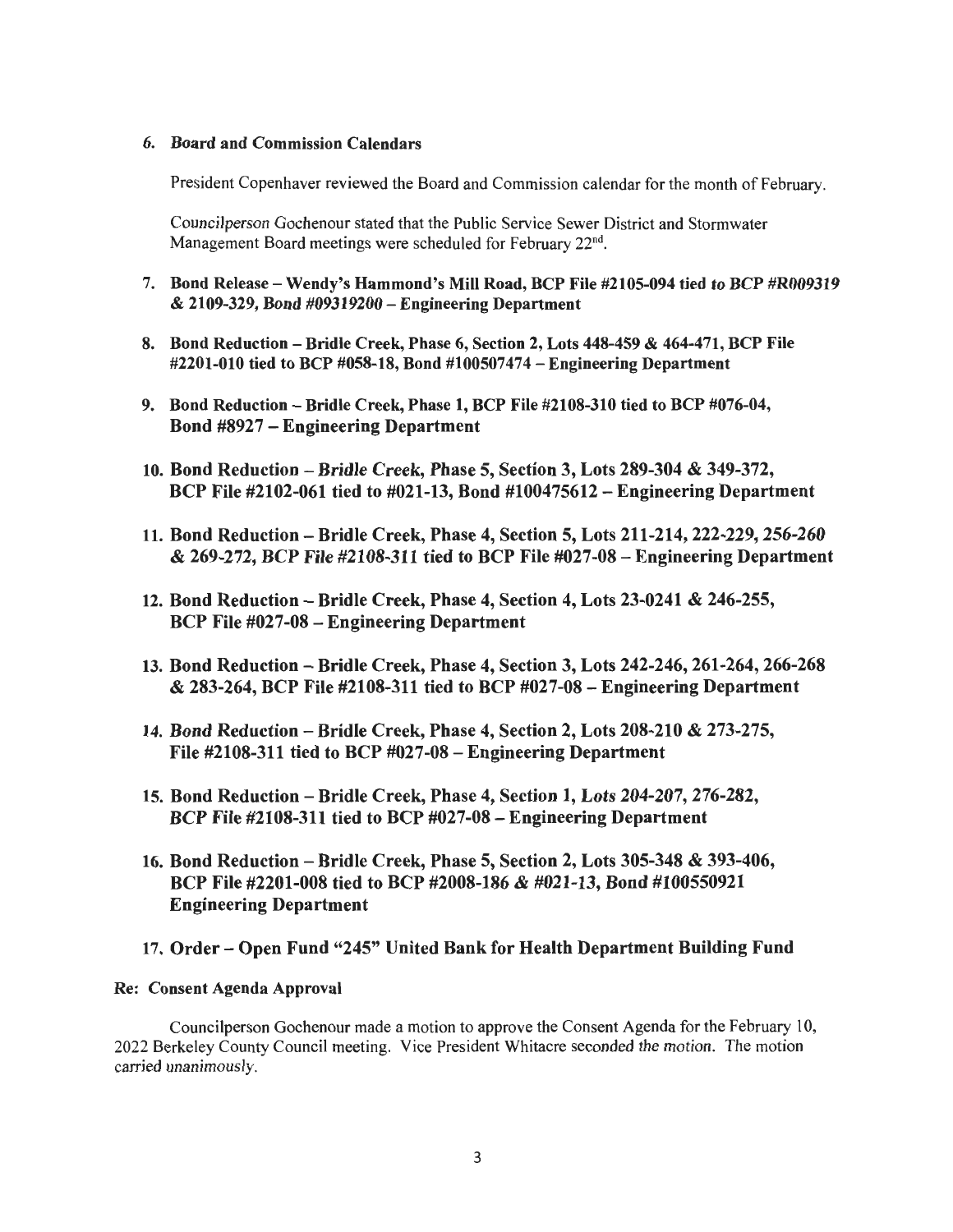## Re: Correction of Assessment Logs, Apportionment of Assessments; Deconsolidation and Consolidation of Properties Applications - Assessor's Office

The Honorable Larry Hess, Assessor appeared before the Council and presented six (6) personal tax exonerations for reason of office error totaling \$4,669.26

Councilperson Barnhart made a motion to approve the six (6) personal tax exonerations for reason of office error totaling \$4,669.26. Vice President Whitacre seconded the motion. The motion carried unanimously.

#### Re: Board Meeting Reports

Councilperson Barnhart reported that he had no meetings this week.

Vice President Whitacre reported that he had no meetings this week.

Councilperson Gochenour reported that he attended the Planning Commission meeting where several public hearings were held. He also reported that he attended the Public Service Sewer District board meeting and the Stormwater Management meeting where draft Ordinances were presented.

President Copenhaver reported that he was unable to attend the Development Authority meeting.

#### Re: Board and Commission Vacancies

Vice President Whitacre made a motion to reappoint Adam Mauck to the Fire Board for a full term. Councilperson Gochenour seconded the motion. The motion carried unanimously.

Alan Davis, County Administrator stated that the by-laws for the Roundhouse Authority provide for 21 members, but he Council changed this to 10 appointed by the Council. He stated that the City of Martinsburg has requested to appoint 3 members to the board. The consensus of the Council was to proceed.

## Re: Brian Ross, Director of Community Development FY2022-23 Budget Presentation

Brian Ross, Director of Community Development appeared before the Council and presented his budget for FY2022-23 reviewing each line item for the Planning and Engineering Departments.

### Re: Tim Czaja, Director, Community Corrections FY2022-23 Budget Presentation

Tim Czaja, Community Corrections Director appeared before the Council and presented his FY2022-23 budget for the Day Report Center, the Recovery Recourse Center and Home Confinement reviewing each line item.

President Copenhaver left the meeting at 11 :49 A.M. Vice President Whitacre took over the meeting.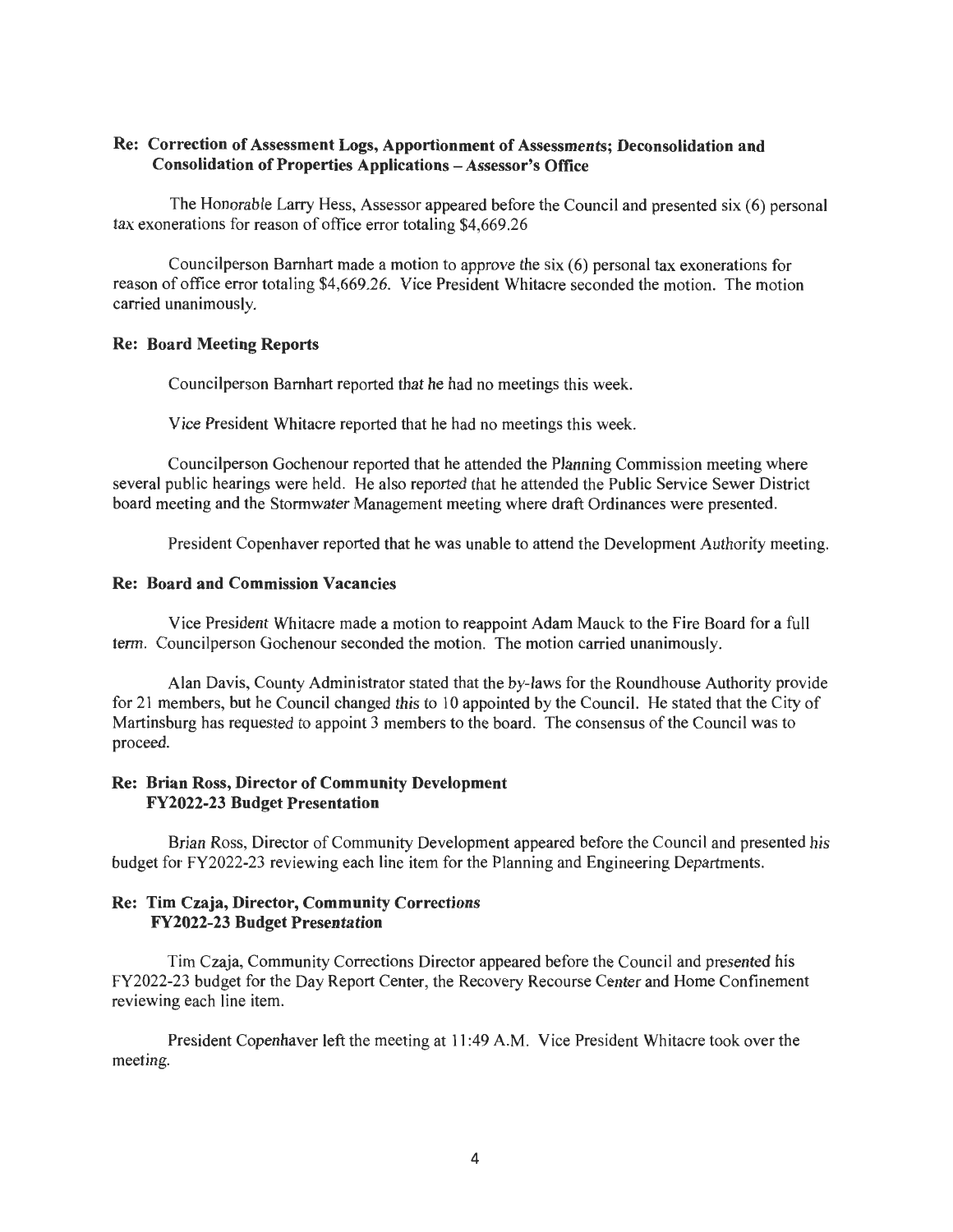## Re: Susan Crowell, BC Historic Landmarks FY2022-23 Budget Presentation

Susan Crowell, BC Historic Landmarks appeared before the Council and presented their FY2022-23 budget requesting \$2,950. She reviewed the goals for the new FY.

President Copenhaver returned to the meeting at 11:56 A.M.

## Re: Randy Lilly, Director, Homeland Security & Emergency Management FY2022-23 Budget Presentation

Randy Lilly, Director, Homeland Security & Emergency Management appeared before the Council and presented his FY2022-23 budget reviewing each line item. Chief Marty Roberts also appeared before the Council and spoke of the needs of the department.

## Re: Bob Williams, Executive Director, Martinsburg-Berkeley County Parks & Recreation FY2022-23 Budget Presentation

Bob Williams, Executive Director, Martinsburg-Berkeley County Parks and Recreation appeared before the Council and presented their FY2022-23 budget requesting \$540,000 which included half of the hotel/motel tax. Mr. Williams reviewed the accomplishments of the past year and the needs for resources for the next FY.

# Re: Will Lorensen, Fiduciary Supervisor Estate Hearing - Estate of Henry Edward Shryock

Will Lorensen, Fiduciary Supervisor appeared before the Council and reviewed the history of the estate of Henry Edward Shryock.

Vice President Whitacre made a motion to appoint Vickie Shryock Hollis, sister to Henry Edward Shryock as Executrix to his estate. Councilperson Gochenour seconded the motion. The motion carried unanimously.

## Re: Recess

Councilperson Barnhart made a motion to Recess the February 10, 2022 Berkeley County Council meeting.

submitted by:  $\int_{ell} \rho \rho \rho y 3h \rho \omega \rho \rho$ 

Penny Shewell, Office Administrator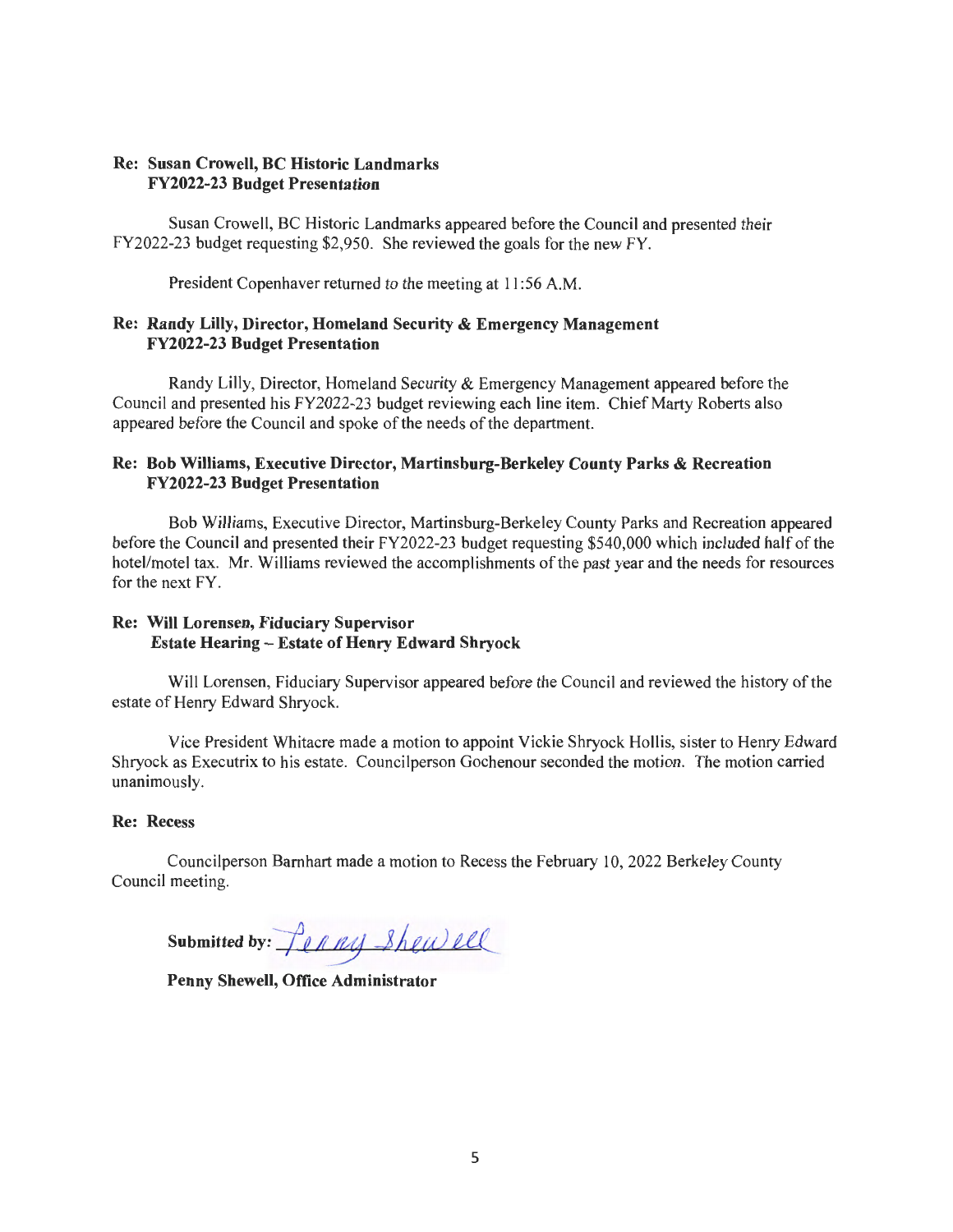Berkeley County Council Meeting Sitting as the Board of Review & Equalization 400 W. Stephen Street, Suite 205 Martinsburg, WV, 2401 Present: Douglas E. Copenhaver, Jr., President James P. Whitacre, Vice President James R. Barnhart, Councilperson G. Edgar Gochenour, Councilperson Alan J. Davis, County Administrator Penny Shewell, Office Administrator Councilperson Dulyea was not present for the meeting.

Also Present: John Streets, Assessor's Office; Curtis Trenary, Assessor's Office; Rhonda Loudan, Assessor's Office

#### Re: Board of Review & Equalization  $-$  Session # 5

John Streets, Assessor's Office appeared before the Council and stated they had no appeals scheduled and no changes for the books.

### Re: Robby Blair, Executive Director, Main Street Martinsburg FY2022-23 Budget Presentation

Robby Blair, Executive Director, Main Street Martinsburg appeared before the Council and presented their FY2022-23 budget requesting \$50,000. Mr. Blair reviewed their goals for the new FY.

## RE: H. D. Boyd, Chairman, Berkeley County Roundhouse Authority FY2022-23 Budget Presentation

H.D. Boyd, Chairman, Berkeley County Roundhouse Authority appeared before the Council and presented their FY2022-23 budget presentation requesting \$14,000. He reviewed the accomplishments of the past year at the Roundhouse.

#### Re: Cari Lefeber, Director of Programs, CASA of the Eastern Panhandle FY202-23 Budget Presentation

Cari Lefeber, Director of Programs, CASA of the Eastern Panhandle appeared before the Council and presented their FY2022-23 budget presentation requesting \$5,000. Ms. Lefeber reviewed the services provided by CASA.

February 10, 2022 2:00P.M.